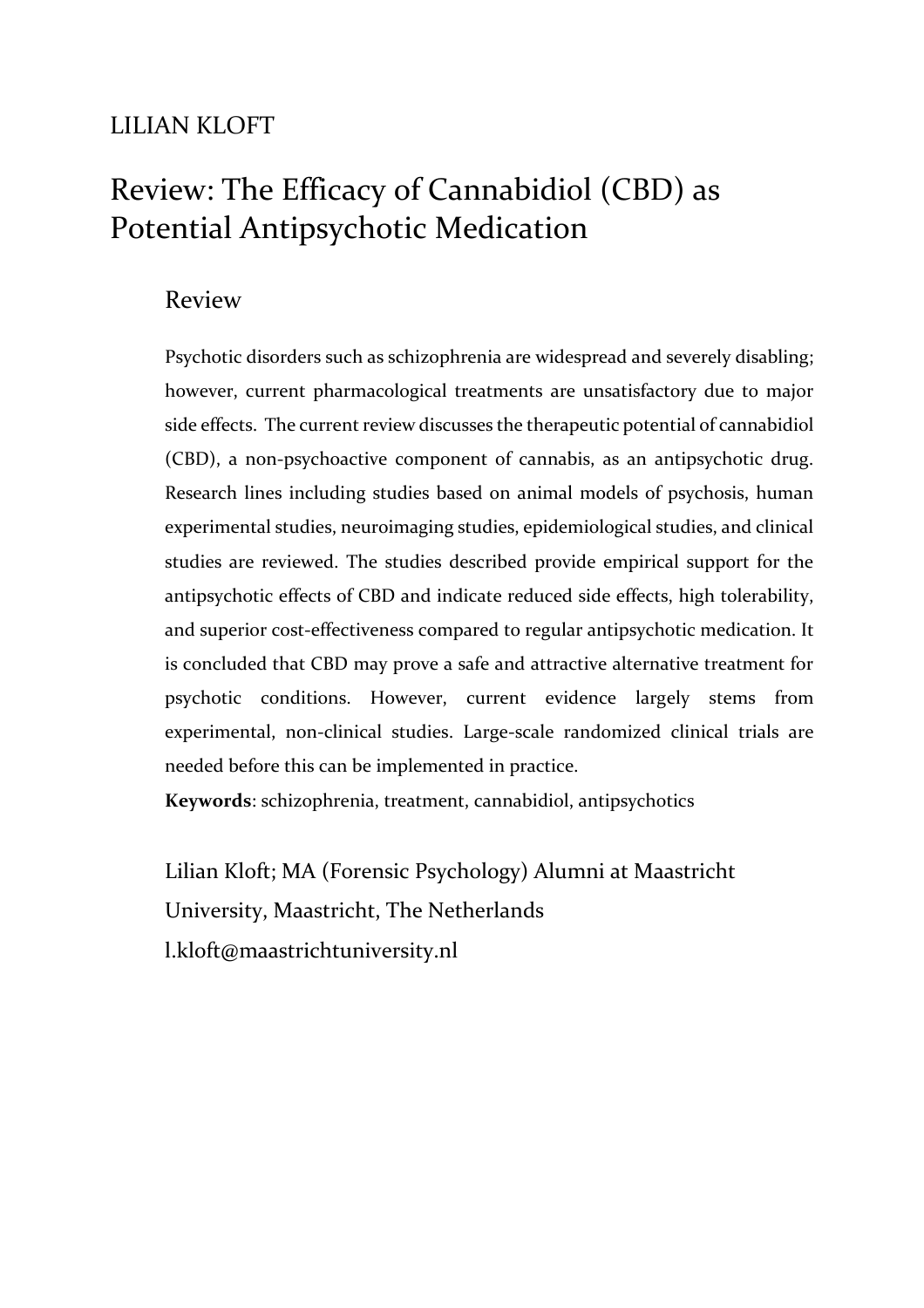#### INTRODUCTION

Schizophrenia is a chronic, debilitating mental disorder that affects 0.7 percent of the world's population (Tandon, Nasrallah, & Keshavan, 2008). It is characterized by a highly heterogeneous clinical manifestation of positive (e.g., delusions, hallucinations), negative (e.g., apathy, blunted affect), cognitive (e.g., impaired executive function, working memory), disorganization (e.g., formal thought disorder), psychomotor (e.g., catatonia) and mood (e.g., increased arousal, depression) symptoms, whereby official diagnosis requires the presence of at least two major symptoms for a minimum period of one month (American Psychiatric Association, 2013). Onset of psychotic symptoms is usually in adolescence or early adulthood, and genetic factors contribute over 80% of the liability for developing schizophrenia (Tandon et al., 2008). It tends to be a chronic and relapsing condition with generally incomplete remissions, and is associated with shortened lifespan and significant impairments in social and vocational functioning (e.g., reduced employment rates, increased incarceration and homelessness rates; Rössler, Salize, van Os, Riecher-Rössler, 2005).

The cornerstone of treatment for schizophrenia is pharmacological therapy, and the common mechanism of most antipsychotic drugs is the blockage of dopamine D2 receptors (Gardner, Balsdessarini, & Waraich, 2005). However, current antipsychotic medication is only partially effective – it improves positive symptoms but is less effective for negative symptoms – and is associated with frequent serious side effects (Tandon, Nasrallah, & Keshavan, 2010). Typical antipsychotic drugs (first-generation antipsychotics) commonly induce extrapyramidal side effects (Parkinson-like motor disturbances), stemming from dopamine depletion of the nigrostriatal pathway due to continued consumption of the medication (Stahl, 2001). Atypical antipsychotics (second-generation antipsychotics) may lead to fewer extrapyramidal side effects, but carry other adverse consequences such as increased risk for cardiovascular disease, sexual dysfunction, and significant weight gain. A large proportion of patients fail to adhere to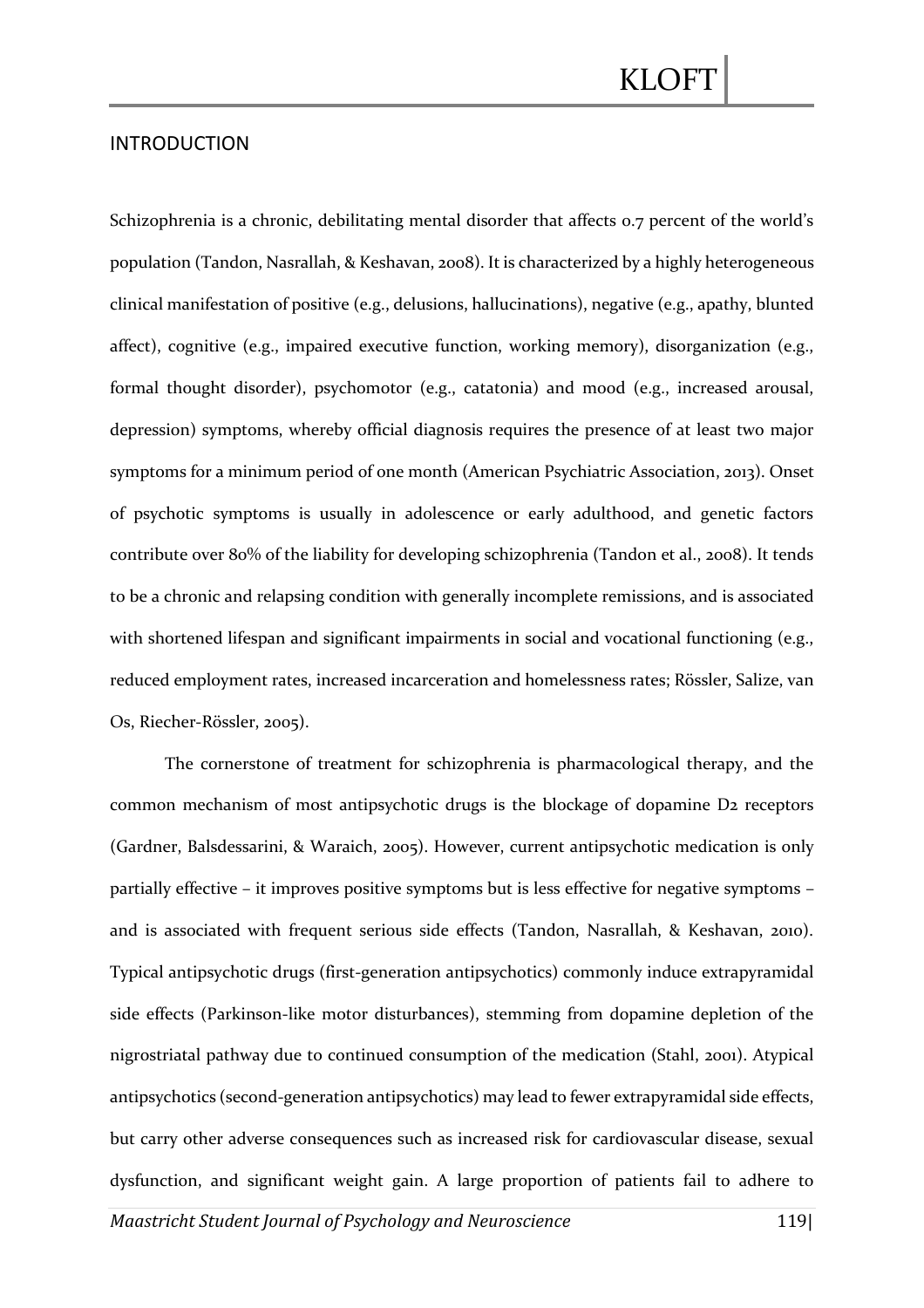pharmacological antipsychotic treatment due to such tolerability issues (Leucht, Heres, Kissling, & Davis, 2011). Consequently, there is a persistent need for new treatment options against schizophrenia that are both safe and effective.

However, this search is impeded by the complex pathogenesis of the disorder, which is known to involve multiple brain neurotransmitter systems (Rogers & Goldsmith, 2009). Besides the dopaminergic, serotonergic, and glutamatergic systems, recent findings indicate that the human endogenous cannabinoid system is significantly involved in the development of schizophrenia. Specifically, administration of  $\mathbb{Z}_9$ -tetrahydrocannabinol (THC), which is the main psychoactive compound of cannabis, can acutely induce transient psychotic-like symptoms in healthy volunteers, and exacerbate psychotic symptoms in schizophrenic patients (D'Souza et al., 2005). Moreover, the use of cannabis has been reported to increase the risk for developing a psychotic disorder (e.g., Moore et al., 2007), although methodological issues across studies raise obstacles to definite statements of a causal relationship (McLaren, Silins, Hutchinson, Mattick, & Hall, 2010). On the other hand, cannabis has been implicated in medicinal use since prehistoric times (e.g., against inflammatory conditions and asthma; Schubart et al., 2014), and it may in fact carry both a risk and a remedy for psychotic conditions in itself: Cannabidiol (CBD) is a non-psychoactive component of cannabis, and the natural counterpart of THC (Mechoulam, Peters, Murillo-Rodriguez, & Hanus, 2007). The concentration of these two major cannabinoids in cannabis appears to follow an inverse relationship. In 1974, it was reported that CBD could counteract the psychotomimetic and anxiety- inducing effects of THC (Karniol et al., 1974), providing a first indication of its antipsychotic and anxiolytic properties. Interest in CBD's medicinal benefits has been growing since, and evidence is accumulating for its potential as an antipsychotic agent. The current review aims to provide an overview and an evaluation of the evidence-base of CBD as an antipsychotic agent.

The pharmacological mechanism through which cannabidiol exerts its antipsychotic effects is currently not fully understood, but there is evidence for multiple mechanisms of action.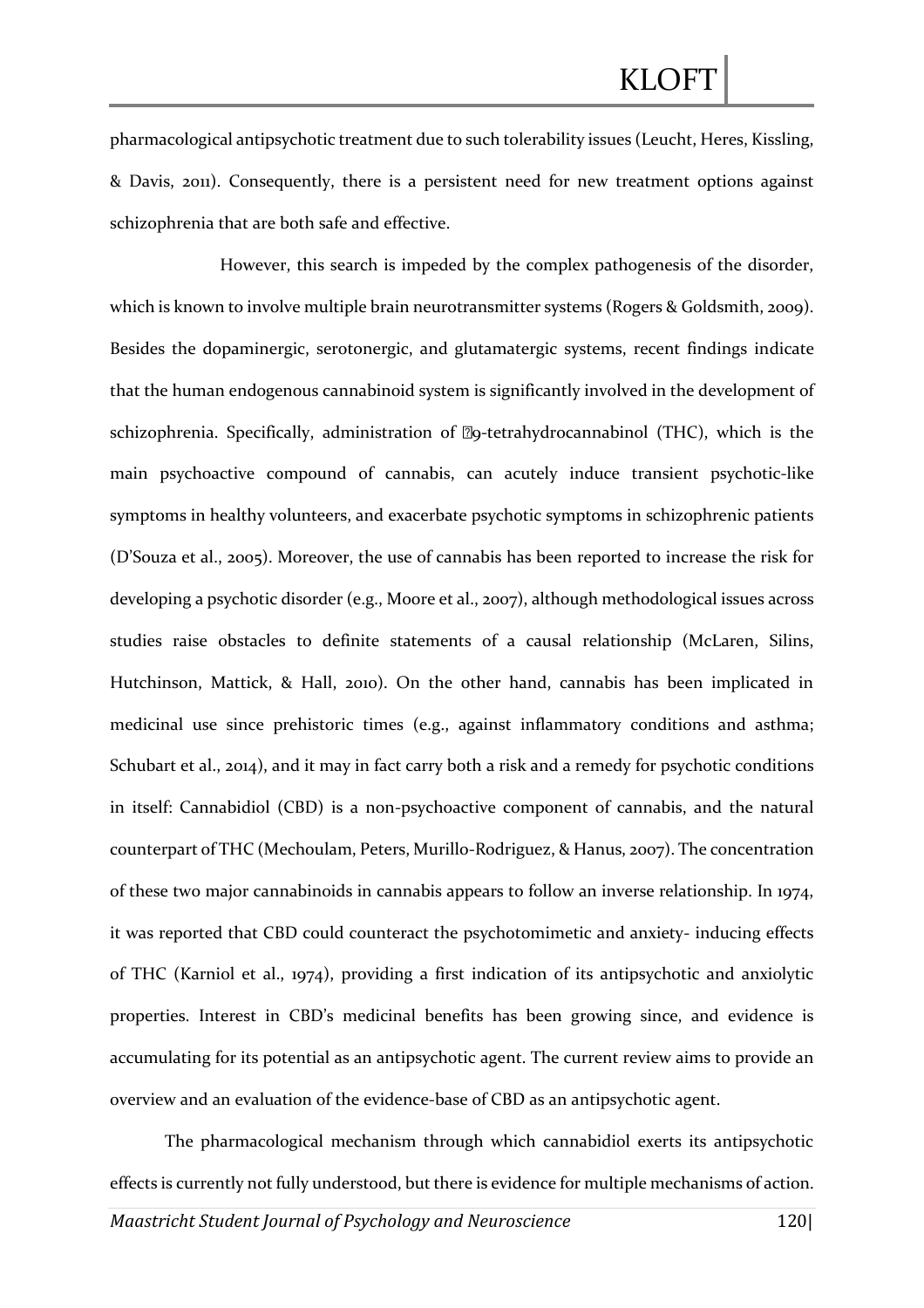Despite its low affinity for CB1 and CB2 receptors, CBD is capable of antagonizing CB1/CB2 receptor agonists (such as THC and the two main endocannabinoids 2-arachidonoylglycerol and anandamide) at relatively low concentrations (Pertwee, 2008). Other mechanisms of action include antagonism of the recently discovered GPR55 receptor; transient receptor potential vanilloid type 1 (TRPV1) agonism; transient receptor potential vanilloid type 2 (TRPV2) agonism; modest affinity agonism of the 5-HT1A serotonin receptor; antagonism of the putative abnormal-CBD receptor; and regulation of intracellular [Ca2+] (Izzo, Borrelli, Capasso, Di Marzo, & Mechoulam, 2009; Russo, Burnett, Hall, & Parker, 2005). Moreover, there is evidence that CBD blocks the degradation of anandamide (AEA) by inhibiting the fatty acide amine hydrolase (FAAH) enzyme, which is the main metabolite of AEA, thereby enhancing AEA levels in the brain (Bisogno et al., 2001). Leweke and colleagues (2012) found that an increase in AEA levels was associated with a decrease in psychotic symptoms in patients treated with CBD. Moreover, cerebrospinal anandamide levels were found to be significantly higher in schizophrenia patients relative to healthy subjects, but they correlated negatively with psychotic symptoms (Giuffrida et al., 2004). Therefore, it was proposed that anandamide release might serve as an adaptive compensatory mechanism during acute psychoses, representing a negative feedback response to overactivation of dopamine D2 receptors (Leweke et al., 2007).

# Evaluating the evidence for the efficacy of cannabidiol (CBD) as potential antipsychotic medication

Several lines of evidence suggest that CBD has potential as an antipsychotic treatment. These include studies based on animal models of psychosis, human experimental studies, neuroimaging studies, epidemiological studies, and clinical studies.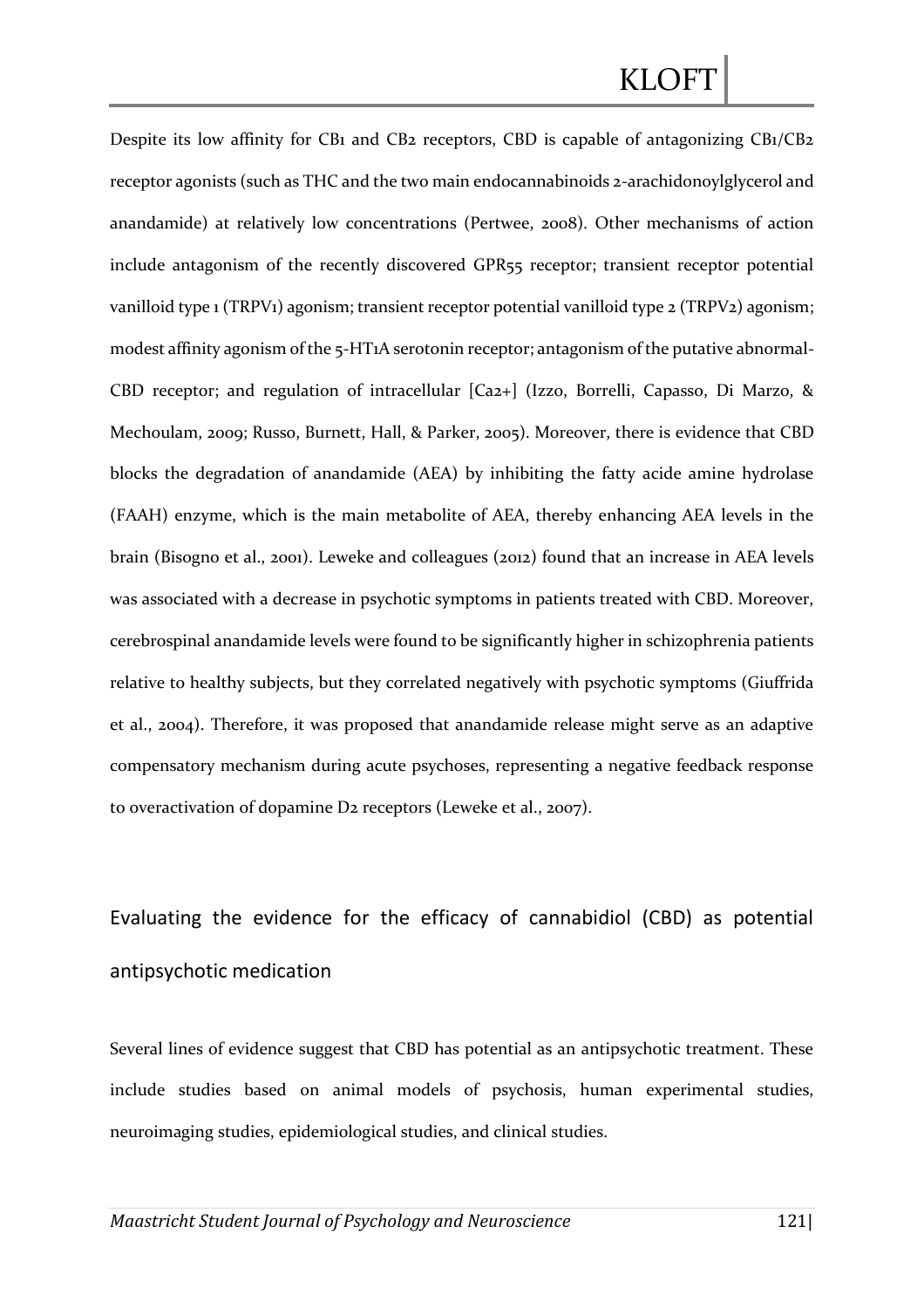### **Animal studies**

Animal models employing behavioral as well as neurochemical methodology suggest that CBD has a pharmacological profile similar to that of an atypical antipsychotic drug (Zuardi, Crippa, Hallak, Moreira, & Guimarães, 2006). Across several studies, CBD demonstrated the same effectiveness in reducing psychotic-like symptoms in rodents, compared to a typical antipsychotic (haloperidol) and an atypical antipsychotic (clozapine; Moreira & Guimarães, 2005; Zuardi, Rodrigues, & Cunha, 1991; Gururajan, Taylor, & Malone, 2011). These effects were shown both within dopamine- and glutamate-based models, where CBD resembled atypical antipsychotic agents in that no extrapyramidal side effects were induced. CBD also proved capable of reversing THC-induced effects such as reduced social interaction (Malone, Jongejan, & Taylor, 2009) and apomorphine-induced sniffing, biting and stereotyped behavior in rats (Zuardi et al., 1991). Furthermore, in neurochemical studies CBD revealed similar neural activation patterns compared to atypical antipsychotics (Guimarães, Zuardi, Del Bel, & Guimarães, 2004). Taken together, preclinical data provide for support CBD's antipsychotic potential, suggesting a profile similar to that of atypical antipsychotic drugs.

### **Human experimental studies**

Across multiple experimental models of psychosis, studies with healthy volunteers indicated antipsychotic-like properties of CBD. Research paradigms including binocular depth inversion and a mismatch negativity model suggested positive effects of CBD in attenuating psychotic-like symptoms and increasing cognitive performance (Leweke, Schneider, Radwan, Schmidt, & Emrich, 2000; Juckel, Roser, Nadulski, Stadelmann, & Gallinat, 2007). In addition, CBD attenuated psychotic-like effects in a glutamate-based model (Bosi, Hallak, Dursun, Deakin, & Zuardi, 2003). Finally, studies comparing the psychotomimetic effects of THC and CBD in humans revealed that CBD pretreatment (before THC admission) blocked the emergence of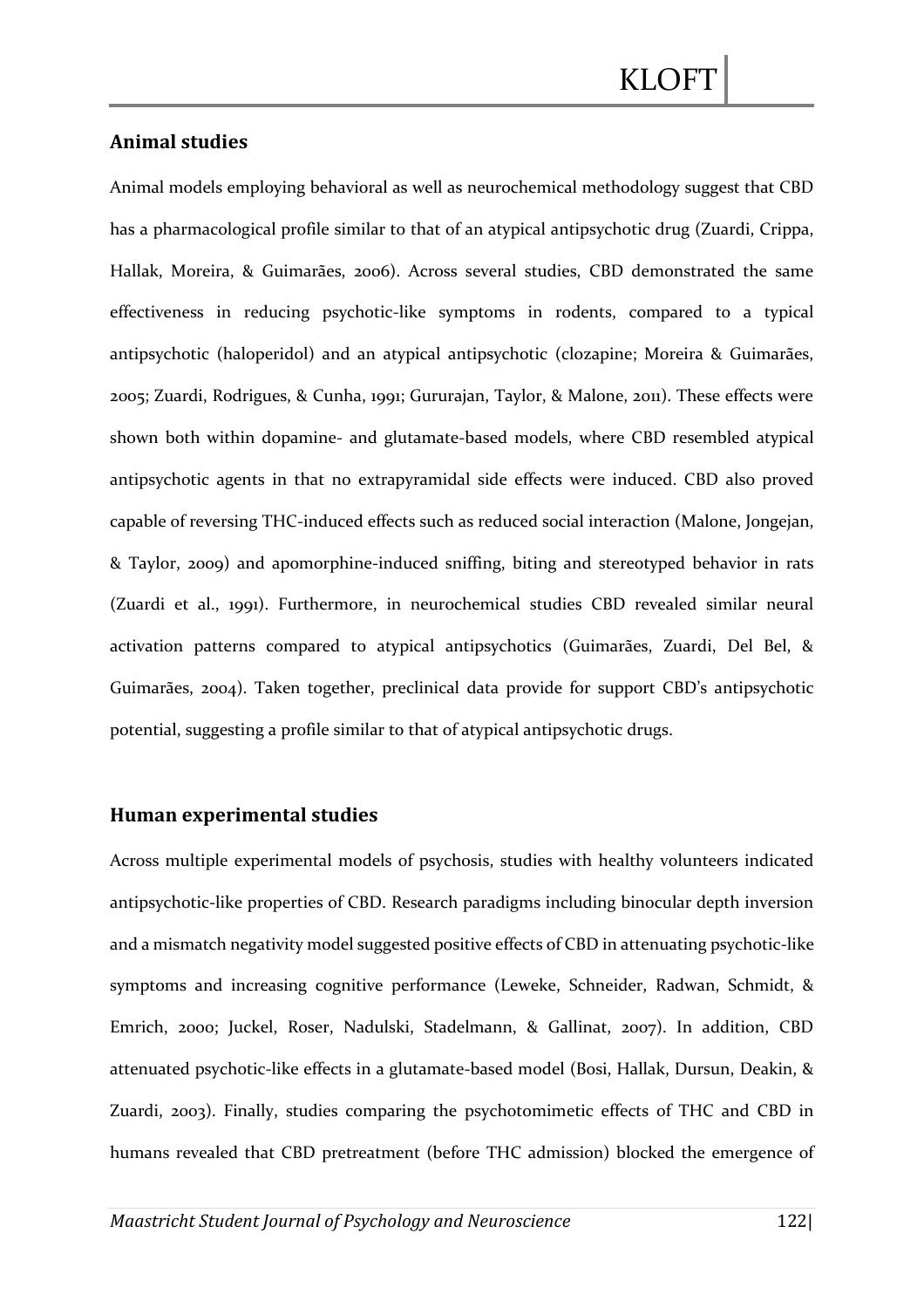psychotic symptoms, and posttreatment reduced THC induced effects, particularly anxiety (Bhattacharyya et al., 2010; Zuardi, Shirakawa, Finkelfarb, & Karniol, 1982; Crippa, Zuardi, Martin-Santos, & Bhattacharyya, 2009).

### **Neuroimaging studies**

Imaging studies also provide several clues of a potential antipsychotic effect of CBD. A series of functional imaging studies by Bhattacharyya and colleagues investigated brain activation patterns under THC and CBD in 15 healthy volunteers during tasks often impaired in psychosis (Bhattacharyya et al., 2009, 2010, 2012; Borgwardt et al., 2008; Fusar-Poli et al., 2009; Winton-Brown et al., 2011). THC and CBD were shown to have opposing effects on regional brain activation in areas associated with the pathophysiology of psychotic disorders, including the striatum, the prefrontal cortex and the medial temporal cortex. In a structural imaging study, Demirakca et al. (2011) found that CBD had a protective effect on cannabis use-associated gray matter volume reduction in the hippocampus. Hippocampal volume loss is a frequent finding in schizophrenia patients (Walker, Mittal, & Tessner, 2008); thus, a potential neuroprotective effect is a desirable feature of antipsychotic medication.

#### **Epidemiological studies**

Several epidemiological studies detected a relationship between psychosis or psychotic symptoms and THC/CBD concentration. Comparing cannabis use habits of first episode psychosis patients and healthy cannabis users revealed that patients were significantly more likely to have used high-potency cannabis, containing high THC and low CBD concentrations, for a longer duration and with higher frequency (Di Forti et al., 2009). Moreover, Morgan and colleagues showed that cannabis users who had a higher content of CBD in hair samples exhibited lower levels of positive symptoms such as delusions and hallucinations, suggesting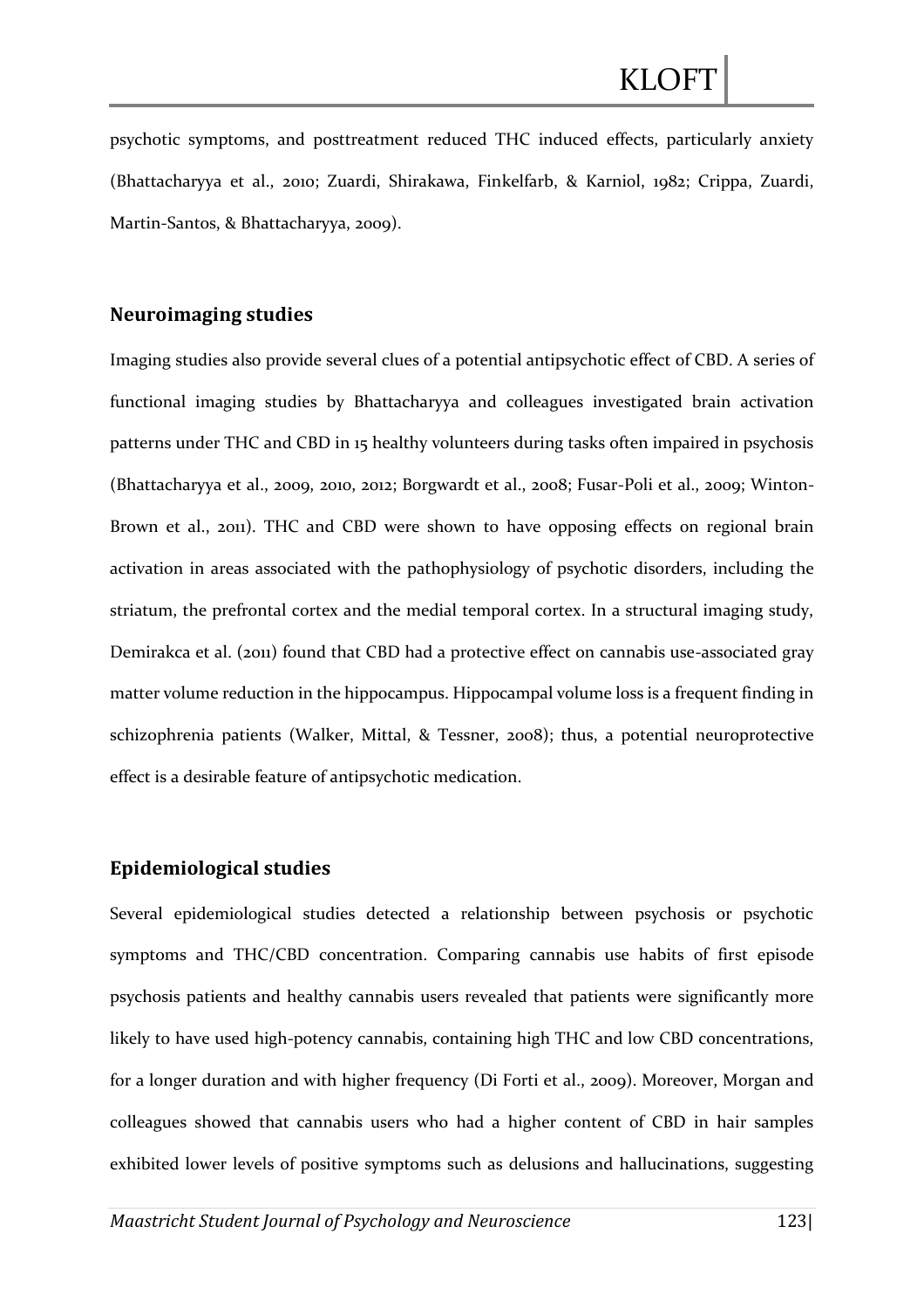that the presence of CBD in the strain of cannabis consumed has a protective function against psychotic symptoms induced by THC (Morgan & Curran, 2008; Morgan et al., 2012). This finding was further replicated by Schubart et al. (2011). Hence, there are consistent findings that cannabis types which contain more CBD cause less psychotic-like experiences in the general population.

### **Tolerability**

Safety and side effect studies of CBD were required before human administration (for a recent review see Bergamaschi, Queiroz, Zuardi, & Crippa, 2011). Extensive reports of CBD administration across a wide range of concentrations did not detect severe side effects or toxic effects in animal studies. In human studies, CBD did not induce side effects across a wide range of dosages including acute and chronic dose regimens, and it was shown that chronic CBD use with high doses up 1500 mg/kg a day were well tolerated. However, in vitro and in vivo studies showed potential drug metabolism interactions, cytotoxicity, and decreased receptor activity. The available data suggest that CBD can be safely administered over a wide dose range, but further double-blind, placebo-controlled trials are still needed to assess the effects of cannabidiol on biological systems.

#### **Clinical studies**

Clinical studies also attest to the antipsychotic efficacy of CBD. Zuardi and colleagues published several case studies and pilot studies demonstrating significant improvement of psychotic symptoms with CBD monotherapy in patients with psychotic symptoms (Zuardi et al., 1995, 2006, 2009, 2010). No adverse effects on motor functioning or cognition were detected. However, there were no, or only small improvements in treatment-refractory schizophrenia patients. To date, five randomized controlled trials (RCTs) and one open-label study investigating the acute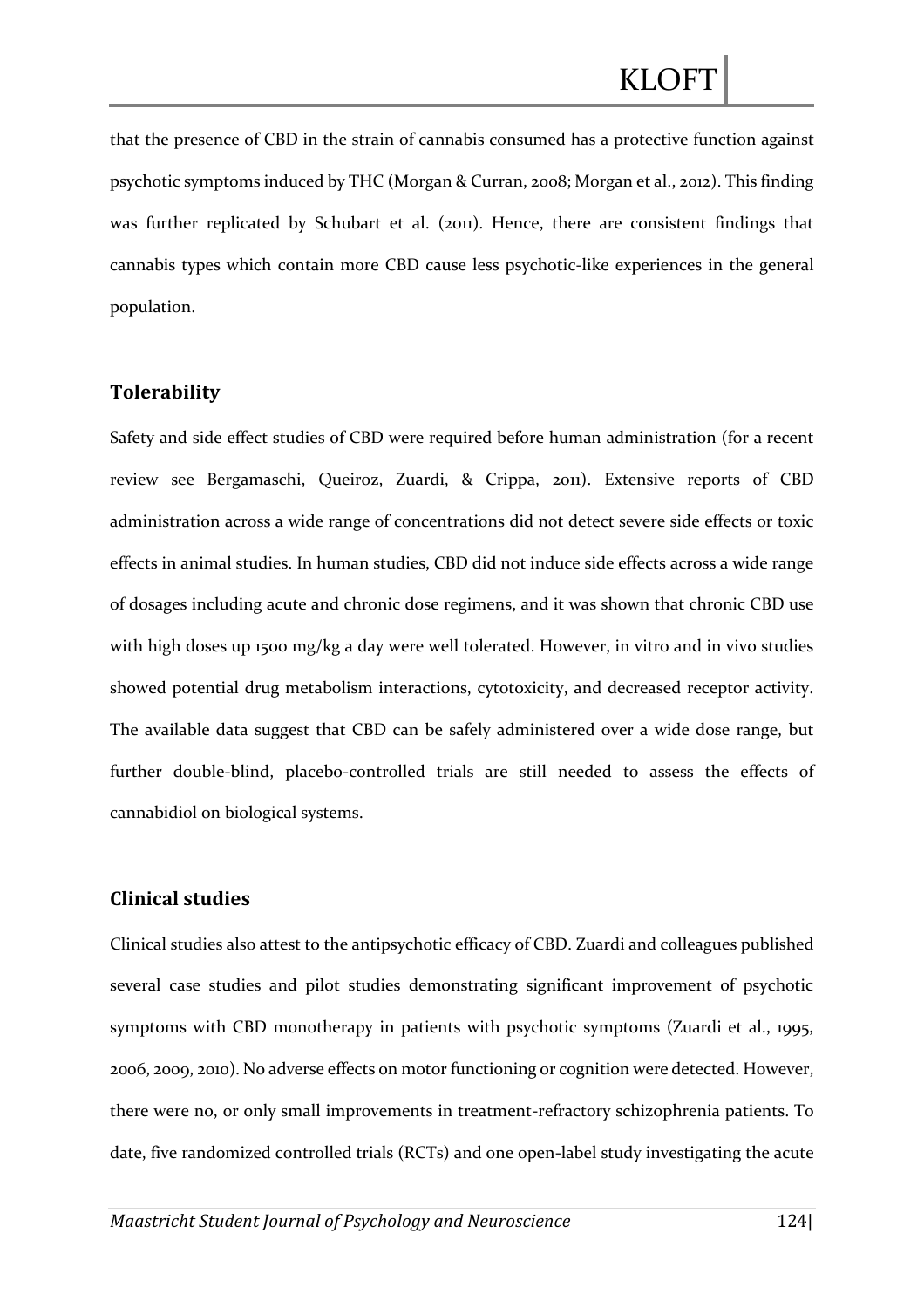antipsychotic and potential procognitive effects of cannabidiol have been initiated, two of which have published data (see Leweke, Mueller, Lange, & Rohleder, 2016). The first double-blind, randomized controlled clinical trial compared treatment with CBD versus the atypical antipsychotic amisulpride in patients with acute paranoid schizophrenia or schizophreniform disorder (n=42) over a 4-week trial (Leweke et al., 2012). CBD and amisulpride displayed equal therapeutic efficacy in reducing psychotic symptoms; however, CBD treatment was accompanied by significantly fewer side effects (no prolactin increase, weight gain, or extrapyramidal symptoms). The same research group conducted a RCT in a double-blind crossover design, comparing CBD versus placebo in 29 first-episode schizophrenic patients within a 4-week trial (University of Cologne, 2008). Results are currently pending publication.

A third RCT by Ranganathan et al. (Yale University, 2009) compared CBD and placebo over six weeks as an addition to a stable risperidone treatment  $(n=36)$ , focusing on improvement of cognitive functioning. Results are yet to be published. A fourth double-blind RCT has recently been completed comparing effects of CBD versus placebo in adjunction with antipsychotic medication in 88 patients with psychotic disorders (GW Research Ltd, 2013). While results have not been formally published yet, it was recently announced that CBD was consistently superior to placebo regarding psychopathology and showed a reassuring safety profile (GW Pharmaceuticals, 2015). Two more clinical trials are currently ongoing: a study by Leweke and colleagues, comparing CBD to olanzapine and a placebo (Central Institute of Mental Health, 2015), and an open-label, add-on trial investigating of CBD in patients with treatment-refractory psychotic disorders (King's College London, 2013). In sum, currently available data suggest that CBD may exert clinically relevant antipsychotic effects while displaying a superior side-effect profile compared to conventional medication. However, preliminary evidence is limited with no information on long-term efficacy and tolerability available yet.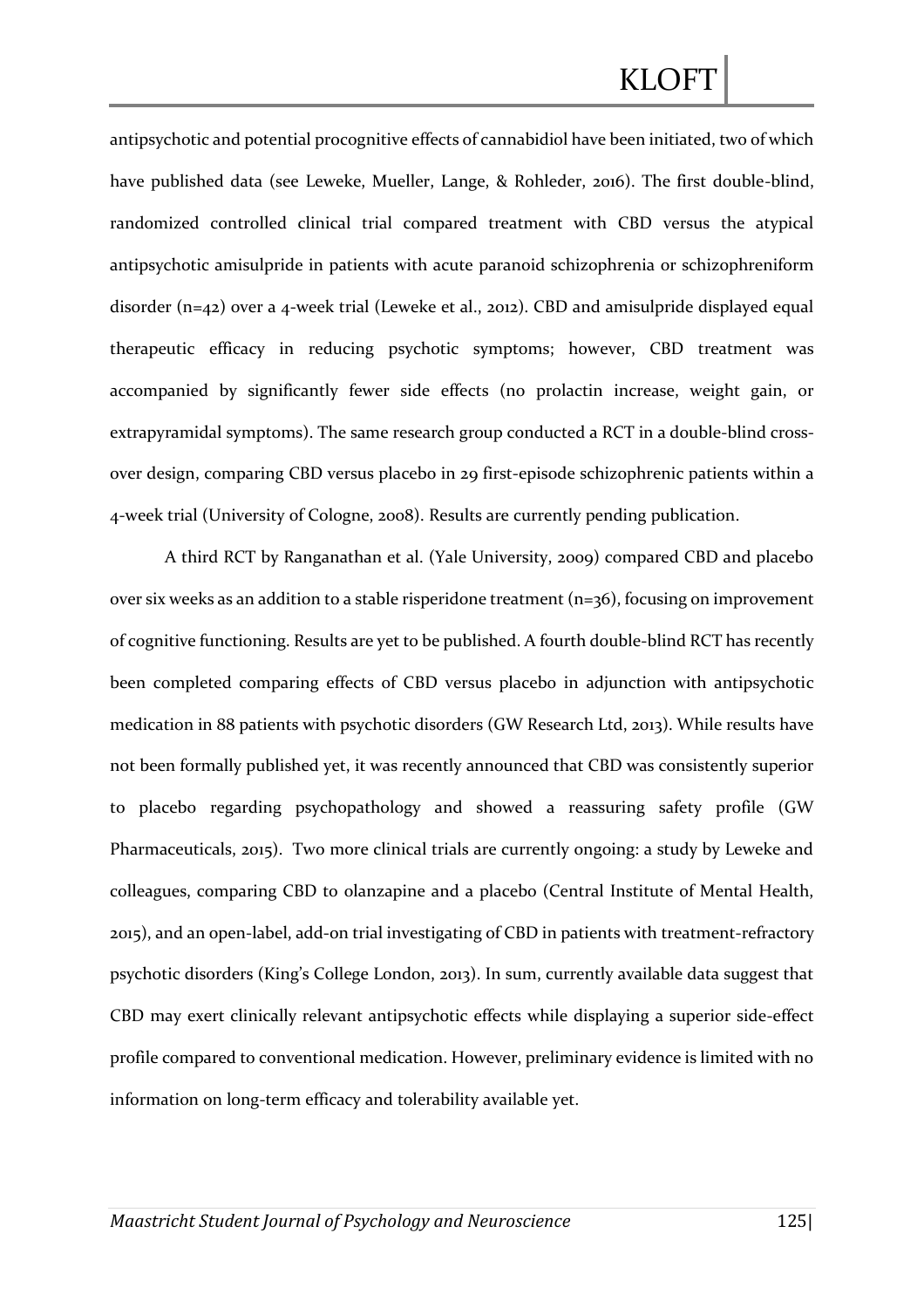### DISCUSSION

In conclusion, the preclinical and clinical studies discussed in this review provide promising initial support for CBD as an effective and safe antipsychotic compound. Preliminary evidence points to high tolerability, superior cost-effectiveness and a promising side effect profile, suggesting an attractive alternative to current antipsychotic treatment. However, the vast majority of current evidence stems from experimental non-clinical studies, with only limited clinical data available. Some clinical trials are currently ongoing and some studies remain to be published, but the duration of treatment is limited to six weeks of treatment at maximum and sample sizes are not sufficient to warrant conclusions. As suggested by Leweke et al. (2016), large-scale, randomized clinical trials both in the acute treatment as well as in the maintenance phase, for six months or longer are required to prove the safety and efficacy of cannabidiol in schizophrenia. Further, should this novel treatment option be introduced into clinical practice, careful monitoring of CBD use in humans is warranted, given the above-mentioned side effects that were found in some studies.

Interest in the endocannabinoid system has immensely increased over the years, as it may play a role in several disorders, including a variety of psychiatric conditions (for a recent review see Lutz, Marsicano, Maldonado, & Hillard, 2015). The last decade has shown a notable increase in scientific literature on CBD, owing to the identification of its anti-inflammatory and neuroprotective effects. Not only has it evolved as a new target for treatment approaches to schizophrenia, but other potential therapeutic applications of CBD may include anxiety and mood disorders (Crippa, Zuardi, & Hallak, 2010), as well as epilepsy (Dravet's syndrome) and other neurological disorders (Project CBD, 2015). Given the significant favorable evidence pointing to the therapeutic potential of cannabidiol in psychotic and other conditions, substantially more clinical work can undoubtedly be expected to follow.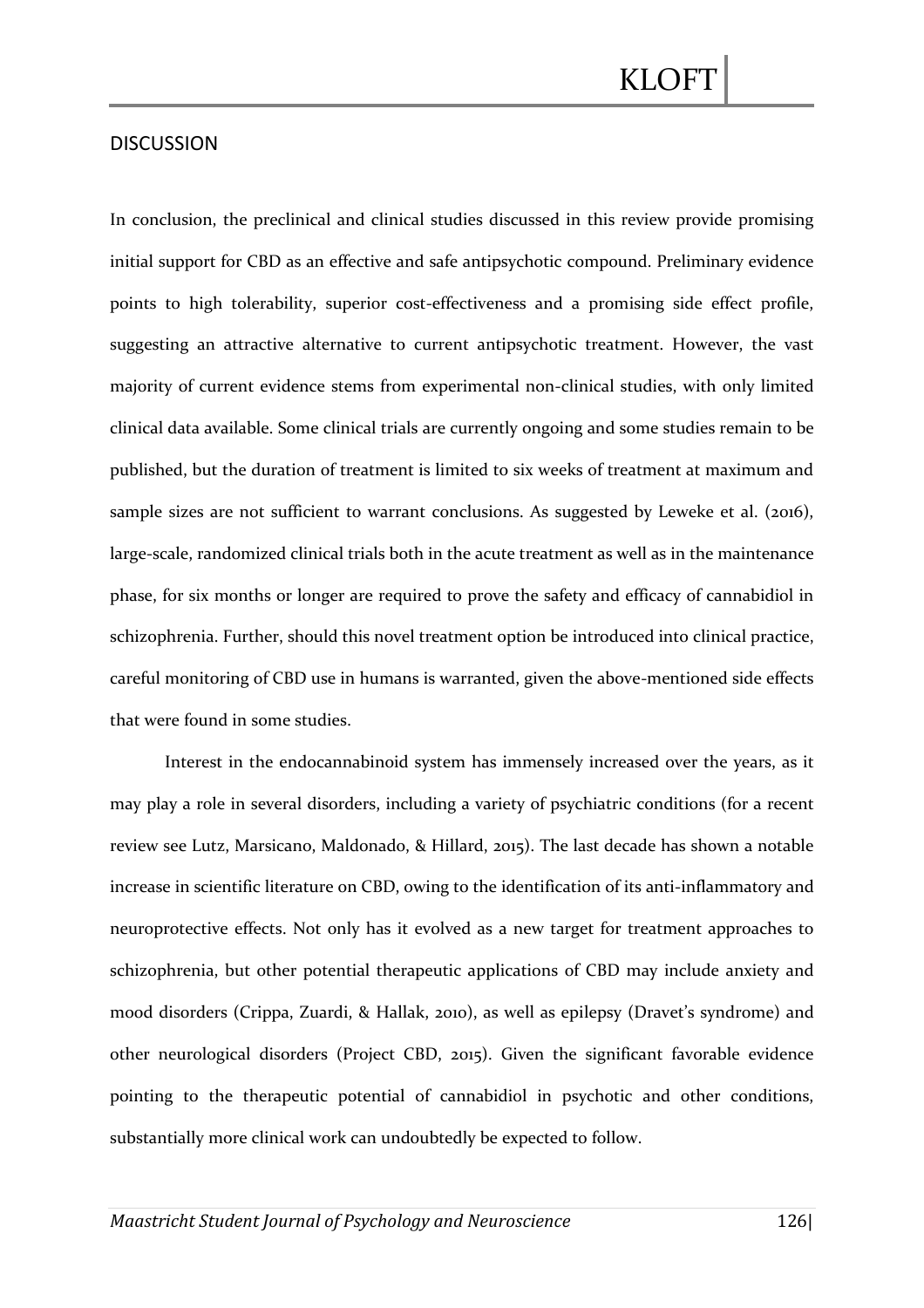### **REFERENCES**

- American Psychiatric Association. (2013). Diagnostic and statistical manual of mental disorders (5th ed.). Arlington, VA: American Psychiatric Publishing.
- Bergamaschi, M. M., Queiroz, R. H., Zuardi, A. W., & Crippa, J. A. (2011). Safety and side effects of cannabidiol, a Cannabis sativa constituent. Current drug safety, 6(4), 237- 249.
- Bhattacharyya, S., Crippa, J. A., Allen, P., Martin-Santos, R., Borgwardt, S., Fusar-Poli, P., . . . McGuire, P. K. (2012). Induction of psychosis by Δ9-tetrahydrocannabinol reflects modulation of prefrontal and striatal function during attentional salience processing. Archives of General Psychiatry, 69(1), 27-36. doi:10.1001/archgenpsychiatry.2011.161
- Bhattacharyya, S., Fusar-Poli, P., Borgwardt, S., Martin-Santos, R., Nosarti, C., O'Carroll, C., . . . McGuire, P. (2009). Modulation of mediotemporal and ventrostriatal function in humans by Δ9-tetrahydrocannabinol: A neural basis for the effects of cannabis sativa on learning and psychosis. Archives of General Psychiatry, 66(4), 442-451. doi:10.1001/archgenpsychiatry.2009.17
- Bhattacharyya, S., Morrison, P. D., Fusar-Poli, P., Martin-Santos, R., Borgwardt, S., Winton-Brown, T., . . . McGuire, P. K. (2010). Opposite effects of Δ-9-tetrahydrocannabinol and cannabidiol on human brain function and psychopathology. Neuropsychopharmacology, 35(3), 764-774. doi:10.1038/npp.2009.184
- Bisogno, T., Hanuš, L., De Petrocellis, L., Tchilibon, S., Ponde, D. E., Brandi, I., Moriello, A.S., Davis, J.B., Mechoulam, R., & Di Marzo, V. (2001). Molecular targets for cannabidiol and its synthetic analogues: effect on vanilloid VR1 receptors and on the cellular uptake and enzymatic hydrolysis of anandamide. British Journal of Pharmacology, 134(4), 845- 852. doi: 10.1038/sj.bjp.0704327
- Borgwardt, S. J., Allen, P., Bhattacharyya, S., Fusar-Poli, P., Crippa, J. A., Seal, M. L., … McGuire, P. K. (2008). Neural basis of Δ-9-tetrahydrocannabinol and cannabidiol: Effects during response inhibition. Biological Psychiatry, 64(11), 966-973. doi:10.1016/j.biopsych.2008.05.011
- Bosi, D. C., Hallak, J. E., Dursun, S. M., Deakin, J. F., & Zuardi, A. W. (2003). Effects of cannabidiol on (s)-ketamine-induced psychopathology in healthy volunteers. Journal of Psychopharmacology, 17(3), 55.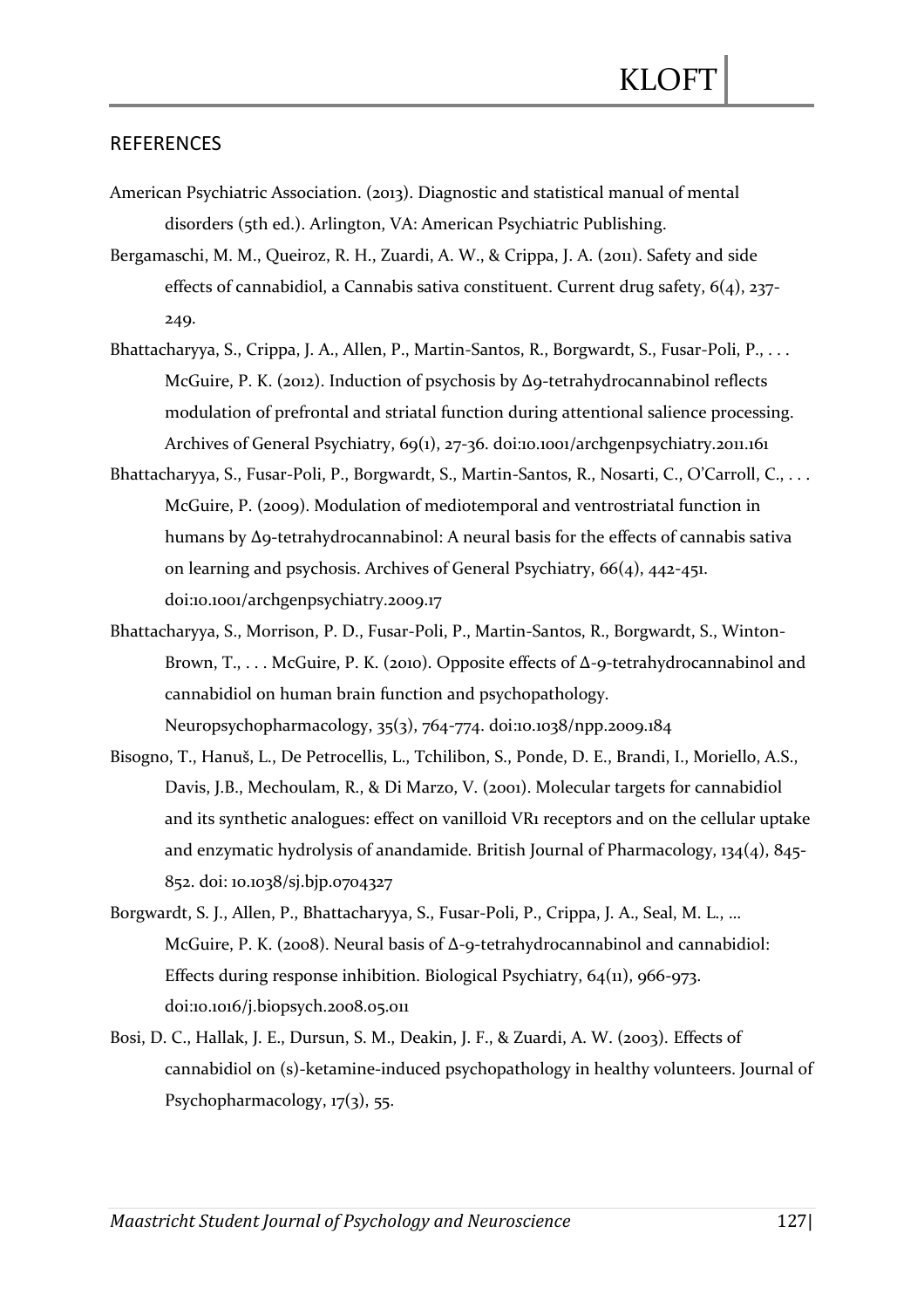- Central Institute of Mental Health (2015). A Four-week Clinical Trial Investigating Efficacy and Safety of Cannabidiol as a Treatment for Acutely Ill Schizophrenic Patients. Available at: http://ClinicalTrials.gov/show/NCT02088060 NLM Identifier: NCT02088060. Accessed August 30, 2016.
- Crippa, J. A. S., Zuardi, A. W., & Hallak, J. E. C. (2010). Therapeutical use of the cannabinoids in psychiatry. Revista Brasileira De Psiquiatria, 32, 56-65.
- Crippa, J. A., Zuardi, A. W., Martín-Santos, R., Bhattacharyya, S., Atakan, Z., McGuire, P., & Fusar-Poli, P. (2009). Cannabis and anxiety: A critical review of the evidence. Human Psychopharmacology: Clinical and Experimental, 24(7), 515-523. doi:10.1002/hup.1048
- Demirakca, T., Sartorius, A., Ende, G., Meyer, N., Welzel, H., Skopp, G., . . . Hermann, D. (2011). Diminished gray matter in the hippocampus of cannabis users: Possible protective effects of cannabidiol. Drug and Alcohol Dependence, 114(2-3), 242-245.
- Di Forti, M., Morgan, C., Dazzan, P., Pariante, C., Mondelli, V., Marques, T. R., . . . Murray, R. M. (2009). High-potency cannabis and the risk of psychosis. The British Journal of Psychiatry, 195(6), 488-491. doi:10.1192/bjp.bp.109.064220
- D'Souza, D. C., Perry, E., MacDougall, L., Ammerman, Y., Cooper, T., Wu, Y., . . . Krystal, J. H. (2004). The psychotomimetic effects of intravenous Delta-9-Tetrahydrocannabinol in healthy individuals: Implications for psychosis. Neuropsychopharmacology, 29(8), 1558- 1572. doi:10.1038/sj.npp.1300496
- Fusar-Poli, P., Crippa, J. A., Bhattacharyya, S., Borgwardt, S. J., Allen, P., Martin-Santos, R., . . . McGuire, P. K. (2009). Distinct effects of Δ9-tetrahydrocannabinol and cannabidiol on neural activation during emotional processing. Archives of General Psychiatry, 66(1), 95-105. doi:10.1001/archgenpsychiatry.2008.519
- Gardner, D. M., Baldessarini, R. J., & Waraich, P. (2005). Modern antipsychotic drugs: a critical overview. Canadian Medical Association Journal, 172(13), 1703-1711. doi:10.1503/cmaj.1041064
- Giuffrida, A., Leweke, F. M., Gerth, C. W., Schreiber, D., Koethe, D., Faulhaber, J., . . . Piomelli, D. (2004). Cerebrospinal anandamide levels are elevated in acute schizophrenia and are inversely correlated with psychotic symptoms. Neuropsychopharmacology, 29(11), 2108- 2114. doi:10.1038/sj.npp.1300558
- Guimarães, V. M. C., Zuardi, A., Del Bel, E. A., & Guimarães, F. S. (2004). Cannabidiol increases Fos expression in the nucleus accumbens but not in the dorsal striatum. Life Sciences, 75(5), 633-638. doi:10.1016/S0024-3205(04)00291-7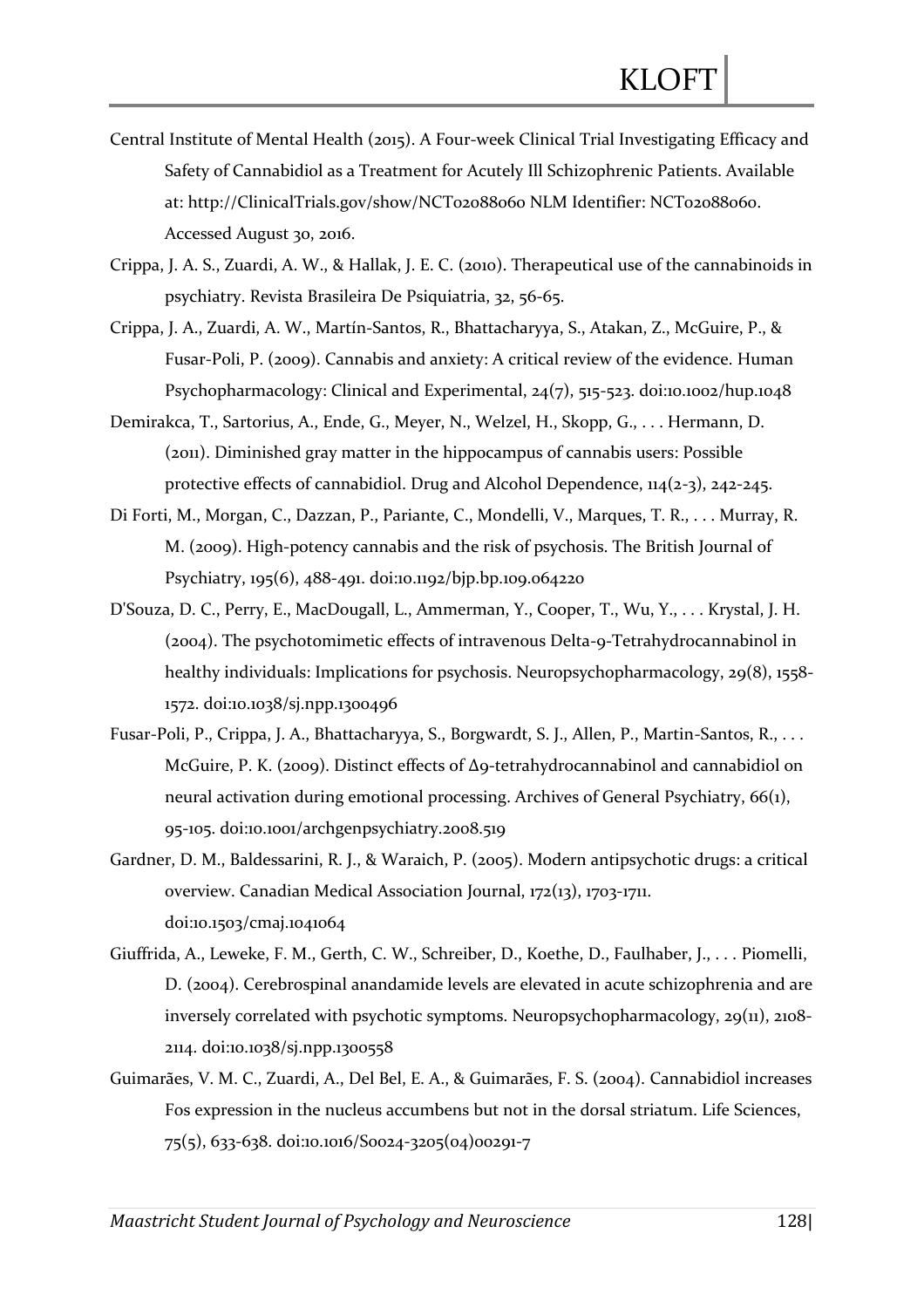- Gururajan, A., Taylor, D. A., & Malone, D. T. (2011). Effect of cannabidiol in a MK-801-rodent model of aspects of schizophrenia. Behavioural Brain Research, 222(2), 299-308. doi:10.1016/j.bbr.2011.03.053
- GW Research Ltd (2013). A Study of GWP42003 as Adjunctive Therapy in the First Line Treatment of Schizophrenia or Related Psychotic Disorder. Available at: http://ClinicalTrials.gov/show/ NCT02006628 NLM Identifier: NCT02006628. Accessed August 30, 2016.
- GW Pharmaceuticals (2015). GW Pharmaceuticals Announces Positive Proof of Concept Data in Schizophrenia. Available at: https://www.gwpharm.com/about-us/news/gwpharmaceuticals-announces-positive-proof-concept-data-schizophrenia. Accessed: August 30, 2016.
- Izzo, A. A., Borrelli, F., Capasso, R., Di Marzo, V., & Mechoulam, R. (2009). Non-psychotropic plant cannabinoids: new therapeutic opportunities from an ancient herb. Trends in pharmacological sciences, 30(10), 515-527. doi:10.1016/j.tips.2009.07.006
- Juckel, G., Roser, P., Nadulski, T., Stadelmann, A. M., & Gallinat, J. (2007). Acute effects of Δ<sup>9</sup>tetrahydrocannabinol and standardized cannabis extract on the auditory evoked mismatch negativity. Schizophrenia Research, 97(1-3), 109-117. doi:10.1016/j.schres.2007.08.015
- King's College London (2013): Cannabidiol as an add-on therapy in treatment-refractory psychotic disorders (CBD\_ADD\_IN). Available at: https://www.clinicaltrialsregister.eu/ctr-search/trial/2013-000240-26/GB. EudraCT Number: 2013-000240-26. Accessed August 30, 2016.
- Leucht, S., Heres, S., Kissling, W., & Davis, J. M. (2011). Evidence-based pharmacotherapy of schizophrenia. International Journal of Neuropsychopharmacology,  $14(2)$ ,  $269-284$ . doi:10.1017/S1461145710001380
- Leweke, F. M., Giuffrida, A., Koethe, D., Schreiber, D., Nolden, B. M., Kranaster, L., ... Piomelli, D. (2007). Anandamide levels in cerebrospinal fluid of first-episode schizophrenic patients: Impact of cannabis use. Schizophrenia Research, 94(1-3), 29-36. doi:10.1016/j.schres.2007.04.025
- Leweke, F. M., Mueller, J. K., Lange, B., & Rohleder, C. (2016). Therapeutic potential of cannabinoids in psychosis. Biological psychiatry, 79(7), 604-612. doi:10.1016/j.biopsych.2015.11.018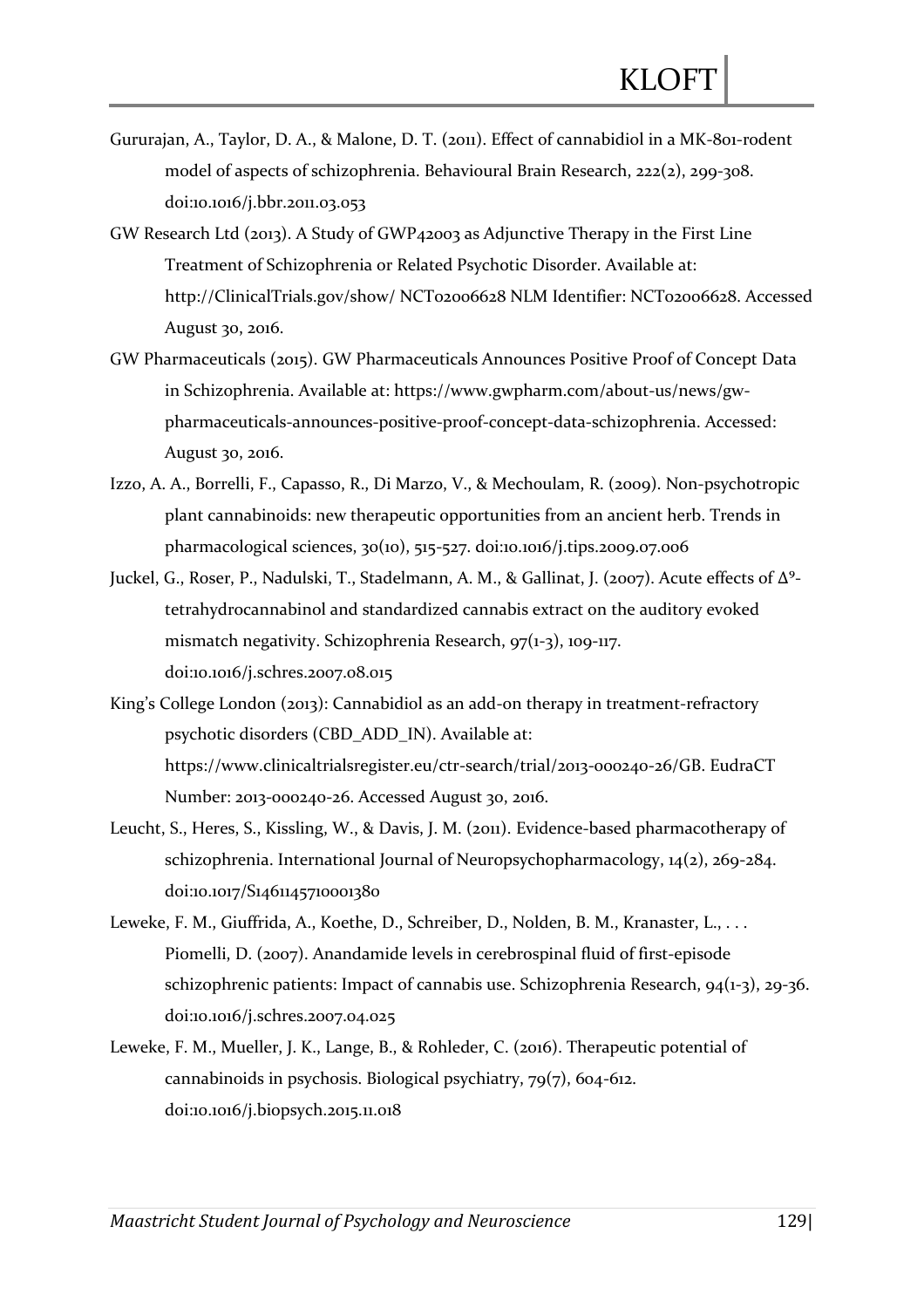- Leweke, F. M., Schneider, U., Radwan, M., Schmidt, E., & Emrich, H. M. (2000). Different effects of nabilone and cannabidiol on binocular depth inversion in man. Pharmacology, Biochemistry and Behavior, 66(1), 175-181. doi:10.1016/S0091-3057(00)00201-X
- Lutz, B., Marsicano, G., Maldonado, R., & Hillard, C. J. (2015). The endocannabinoid system in guarding against fear, anxiety and stress. Nature Reviews Neuroscience, 16(12), 705-718.
- McLaren, J. A., Silins, E., Hutchinson, D., Mattick, R. P., & Hall, W. (2010). Assessing evidence for a causal link between cannabis and psychosis: A review of cohort studies. International Journal of Drug Policy, 21(1), 10-19. doi:10.1016/j.drugpo.2009.09.001
- Malone, D. T., Jongejan, D., & Taylor, D. A. (2009). Cannabidiol reverses the reduction in social interaction produced by low dose  $\Delta$ 9-tetrahydrocannabinol in rats. Pharmacology, Biochemistry and Behavior, 93(2), 91-96. doi:10.1016/j.pbb.2009.04.010
- Mechoulam, R., Peters, M., Murillo-Rodriguez, E., & Hanus L.O. (2007). Cannabidiol recent advances. Chemistry & Biodiversity, 4, 1678-1692. doi:10.1002/cbdv.200790147
- Moore, T. H. M., Zammit, S., Lingford-Hughes, A., Barnes, T. R. E., Jones, P. B., Burke, M., & Lewis, G. (2007). Cannabis use and risk of psychotic or affective mental health outcomes: A systematic review. The Lancet, 370(9584), 319-328. doi:10.1016/S0140- 6736(07)61162-3
- Morgan, C. J. A., Gardener, C., Schafer, G., Swan, S., Demarchi, C., Freeman, T. P., . . . Curran, H. V. (2012). Sub-chronic impact of cannabinoids in street cannabis on cognition, psychotic-like symptoms and psychological well-being. Psychological Medicine, 42(2), 391-400. doi:10.1017/S0033291711001322
- Morgan, C. J. A., & Curran, H. V. (2008). Effects of cannabidiol on schizophrenia-like symptoms in people who use cannabis. The British Journal of Psychiatry, 192(4), 306- 307. doi:10.1192/bjp.bp.107.046649
- Pertwee, R. G. (2008). The diverse CB1 and CB2 receptor pharmacology of three plant cannabinoids: Δ9-tetrahydrocannabinol, cannabidiol and Δ9-tetrahydrocannabivarin. British journal of pharmacology, 153(2), 199-215. doi: 10.1038/sj.bjp.0707442
- Project CBD (2015). Conditions. Retrieved June 8, 2015, from http://www.projectcbd.org/medicine-2/conditions/
- Rogers, D. P., & Goldsmith, C. A. W. (2009). Treatment of schizophrenia in the 21st century: beyond the neurotransmitter hypothesis. Expert Review of Neurotherapeutics, 9(1), 47- 54. doi:10.1586/14737175.9.1.47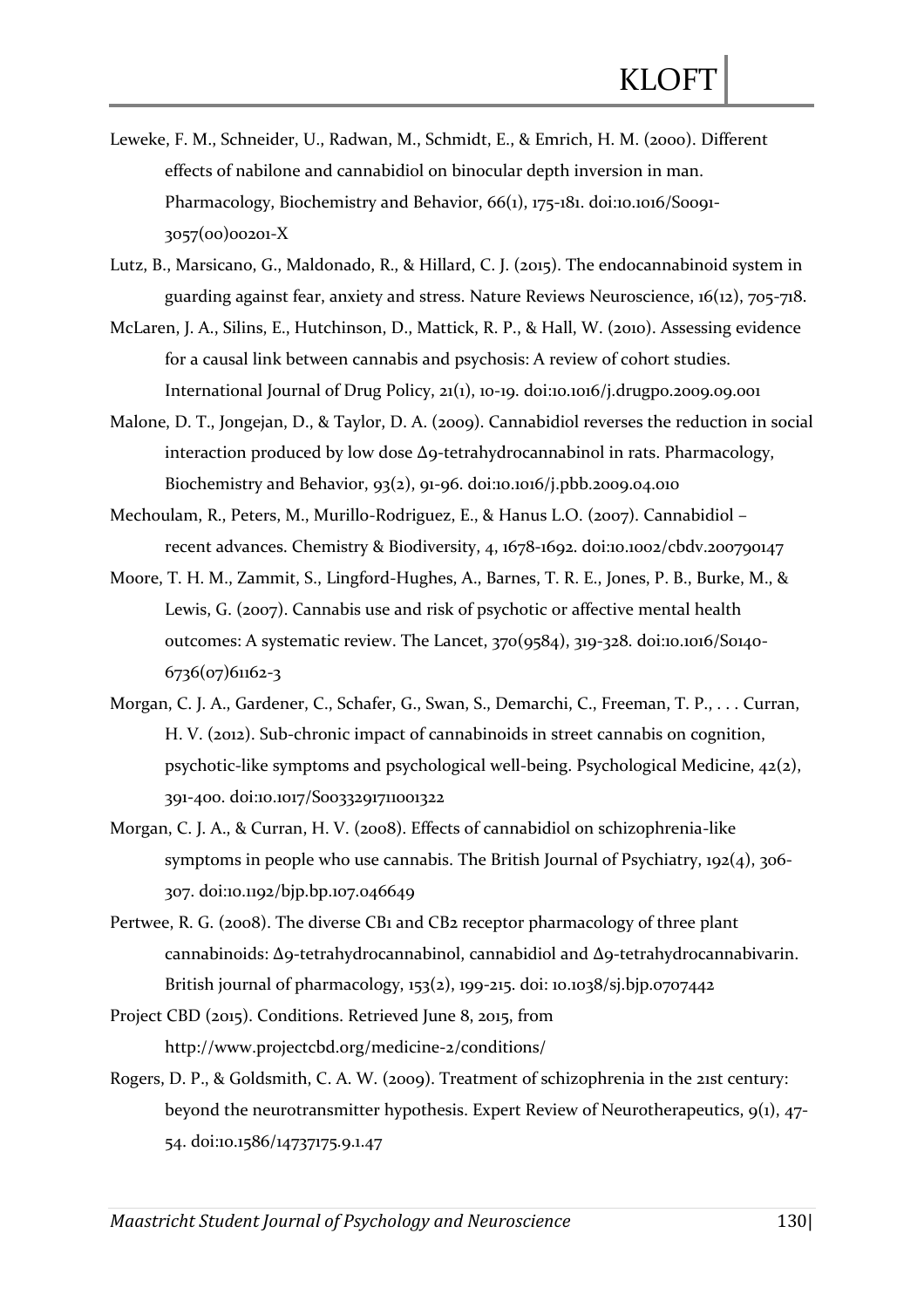- Rössler, W., Salize, H. J., van Os, J., & Riecher-Rössler, A. (2005). Size of burden of schizophrenia and psychotic disorders. European Neuropsychopharmacology, 15(4), 399-409. doi:10.1016/j.euroneuro.2005.04.009
- Russo, E. B., Burnett, A., Hall, B., & Parker, K. K. (2005). Agonistic properties of cannabidiol at 5-HT1a receptors. Neurochemical research, 30(8), 1037-1043. doi:10.1007/s11064-005- 6978-1
- Schubart, C. D., Sommer, I. E. C., Fusar-Poli, P., de Witte, L., Kahn, R. S., & Boks, M. P. M. (2014). Cannabidiol as a potential treatment for psychosis. European Neuropsychopharmacology, 24(1), 51-64. doi:10.1016/j.euroneuro.2013.11.002
- Schubart, C. D., Sommer, I. E. C., van Gastel, W. A., Goetgebuer, R. L., Kahn, R. S., & Boks, M. P. M. (2011). Cannabis with high cannabidiol content is associated with fewer psychotic experiences. Schizophrenia Research, 130(1-3), 216-221. doi:10.1016/j.schres.2011.04.017
- Stahl, S. M. (2001). Dopamine system stabilizers, aripiprazole, and the next generation of antipsychotics, part 1:" Goldilocks" actions at dopamine receptors. The Journal of Clinical Psychiatry, 62(11), 841-842.
- Tandon, R., Keshavan, M. S., & Nasrallah, H. A. (2008). Schizophrenia, 'just the facts' what we know in 2008. 2. Epidemiology and etiology. Schizophrenia Research, 102(1-3), 1-18. doi:10.1016/j.schres.2008.04.011
- Tandon, R., Nasrallah, H. A., & Keshavan, M. S. (2010). Schizophrenia, 'Just the facts' 5. Treatment and prevention past, present, and future. Schizophrenia Research, 122(1-3), 1- 23. doi:10.1016/j.schres.2010.05.025
- University of Cologne (2008). A Clinical Trial on the Antipsychotic Properties of Cannabidiol. Available at: http://ClinicalTrials.gov/ show/NCT00309413 NLM Identifier: NCT00309413. Accessed August 30, 2016.
- Walker, E., Mittal, V., & Tessner, K. (2008). Stress and the hypothalamic pituitary adrenal axis in the developmental course of schizophrenia. Annual Review of Clinical Psychology, 4, 189-216. doi:10.1146/annurev.clinpsy.4.022007.141248
- Winton-Brown, T., Allen, P., Bhattacharrya, S., Borgwardt, S. J., Fusar-Poli, P., Crippa, J. A., . . . McGuire, P. K. (2011). Modulation of auditory and visual processing by Delta-9 tetrahydrocannabinol and cannabidiol: An fMRI study. Neuropsychopharmacology, 36(7), 1340-1348. doi:10.1038/npp.2011.17
- Yale University (2009). Cannabidiol Treatment of Cognitive Dysfunction in Schizophrenia. Available at: http://ClinicalTrials.gov/show/NCT00588731 NLM Identifier: NCT00588731. Accessed August 30, 2016.